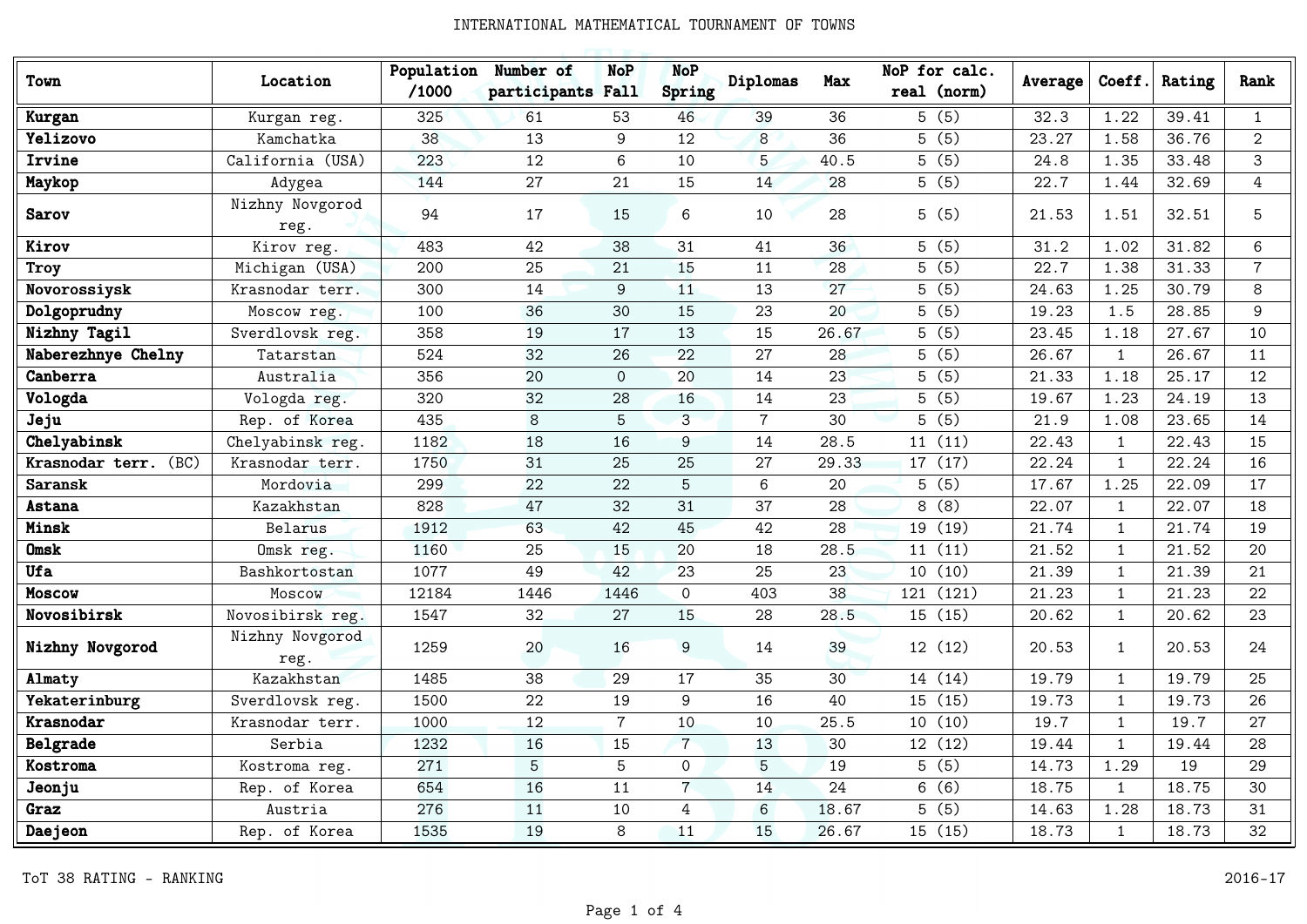| Town                         | Location         | Population<br>/1000 | Number of<br>participants Fall | <b>NoP</b>      | <b>NoP</b><br>Spring | Diplomas       | Max               | NoP for calc.<br>real (norm) | Average | Coeff.       | Rating | Rank |
|------------------------------|------------------|---------------------|--------------------------------|-----------------|----------------------|----------------|-------------------|------------------------------|---------|--------------|--------|------|
| Mokpo                        | Rep. of Korea    | 247                 | 6                              | 5               | $\overline{2}$       | 5              | 18                | 5(5)                         | 13.93   | 1.32         | 18.39  | 33   |
| <b>Buenos Aires</b>          | Argentina        | 2890                | 50                             | 32              | 31                   | 23             | 30                | 28 (28)                      | 18.06   | 1            | 18.06  | 34   |
| Faridabad                    | India            | 500                 | 17                             | $\Omega$        | 17                   | 5              | 25                | 5(5)                         | 17.9    | $\mathbf{1}$ | 17.9   | 35   |
| Ulsan                        | Rep. of Korea    | 1163                | 15                             | 10              | 8                    | 12             | 25                | 11(11)                       | 17.09   | $\mathbf{1}$ | 17.09  | 36   |
| Perm                         | Perm reg.        | 1100                | 72                             | 68              | 15                   | 14             | 29.33             | 11(11)                       | 16.95   | $\mathbf{1}$ | 16.95  | 37   |
| Makhachkala                  | Dagestan         | 578                 | 12                             | 6               | 8                    | 9              | 17.5              | 5(5)                         | 16.77   | $\mathbf{1}$ | 16.77  | 38   |
| Kazan                        | Tatarstan        | 1176                | 12                             | $\overline{7}$  | 8                    | 8              | 39                | 11(11)                       | 16.56   | $\mathbf{1}$ | 16.56  | 39   |
| Salvador                     | El Salvador      | 316                 | 6                              | 6               | $\Omega$             | 3              | 17                | 5(5)                         | 13.4    | 1.23         | 16.48  | 40   |
| Belgorod                     | Belgorod reg.    | 384                 | 17                             | 12              | 5                    | 3              | 19                | 5(5)                         | 14.17   | 1.15         | 16.29  | 41   |
| Cheboksary                   | Chuvashia        | 453                 | 73                             | 68              | 8                    | 12             | 18                | 5(5)                         | 15.33   | 1.06         | 16.25  | 42   |
| Kyiv                         | Ukraine          | 2849                | 25                             | 19              | 14                   | 22             | 28.75             | 25 (28)                      | 16.01   | $\mathbf{1}$ | 16.01  | 43   |
| Perth                        | Australia        | 1832                | 8                              | 8               | $\Omega$             | 6              | 28.5              | 8(18)                        | 15.91   | $\mathbf{1}$ | 15.91  | 44   |
| Kuala Lumpur                 | Malaysia         | 1809                | 14                             | $\Omega$        | 14                   | 10             | 31.25             | 14 (18)                      | 15.8    | $\mathbf{1}$ | 15.8   | 45   |
| Votkinsk                     | Udmurtia         | 98                  | 129                            | 129             | $\Omega$             | 2              | 17                | 5(5)                         | 10.45   | 1.5          | 15.67  | 46   |
| Zurich                       | Switherland      | 397                 | 5                              | 5               | $\Omega$             | $\overline{2}$ | 26                | 5(5)                         | 13.8    | 1.13         | 15.59  | 47   |
| Samara                       | Samara reg.      | 1171                | 40                             | 27              | 19                   | 9              | 20                | 11(11)                       | 14.87   | $\mathbf{1}$ | 14.87  | 48   |
| Melbourne                    | Australia        | 4250                | 40                             | 27              | 23                   | 26             | 32                | 40 (42)                      | 14.81   | $\mathbf{1}$ | 14.81  | 49   |
| Toronto                      | Ontario (Canada) | 2615                | 14                             | 12              | 9                    | 8              | 31.25             | 14 (26)                      | 14.62   | $\mathbf{1}$ | 14.62  | 50   |
| Gukovo                       | Rostov reg.      | 90                  | 8                              | 8               | $\Omega$             | $\mathbf{0}$   | 10                | 5(5)                         | 9.6     | 1.51         | 14.5   | 51   |
| Daegu                        | Rep. of Korea    | 2492                | 9                              | 4               | 5                    | 5              | 22.5              | 9(24)                        | 14.31   | $\mathbf{1}$ | 14.31  | 52   |
| Kharkiv                      | Ukraine          | 1449                | 9                              | $\overline{7}$  | 6                    | 6              | 28.5              | 9(14)                        | 13.62   | $\mathbf{1}$ | 13.62  | 53   |
| Penza                        | Penza reg.       | 542                 | 72                             | 72              | $\Omega$             | 6              | 16                | 5(5)                         | 13.57   | $\mathbf{1}$ | 13.57  | 54   |
| <b>Barnaul</b>               | Altai terr.      | 700                 | 13                             | 6               | 10                   | 4              | 20                | 7(7)                         | 13.54   | $\mathbf{1}$ | 13.54  | 55   |
| Anyang                       | Rep. of Korea    | 609                 | 8                              | 5               | 3                    | 3              | 17.5              | 6(6)                         | 13.5    | $\mathbf{1}$ | 13.5   | 56   |
| Gwangju                      | Rep. of Korea    | 1477                | 14                             | 10              | $\overline{7}$       | 5              | 28                | 14 (14)                      | 13.42   | $\mathbf{1}$ | 13.42  | 57   |
| Seongnam                     | Rep. of Korea    | 994                 | 12                             | 5               | $\overline{7}$       | 5              | 19.5              | 9(9)                         | 13.33   | 1            | 13.33  | 58   |
| <b>Busan</b>                 | Rep. of Korea    | 3525                | 32                             | 4               | 30                   | 14             | 34.67             | 32 (35)                      | 13.22   | $\mathbf{1}$ | 13.22  | 59   |
| Saint Petersburg             | St. Petersburg   | 5028                | 59                             | 45              | 25                   | 30             | 30                | 50 (50)                      | 13.17   | $\mathbf{1}$ | 13.17  | 60   |
| Zaporizhia                   | Ukraine          | 768                 | 59                             | 50              | 34                   | 5              | 17                | 7(7)                         | 13.14   | $\mathbf{1}$ | 13.14  | 61   |
| <b>Incheon</b>               | Rep. of Korea    | 2899                | 10                             | 4               |                      | 5              | 22.67             | 10 (28)                      | 12.93   | 1            | 12.93  | 62   |
| Bogota                       | Columbia         | 48400               | 16                             | 6               | 16                   | $\overline{7}$ | 25.33             | 16 (484)                     | 12.64   | $\mathbf{1}$ | 12.64  | 63   |
| Saratov                      | Saratov reg.     | 840                 | 5 <sub>5</sub>                 | $5\overline{)}$ | $\overline{0}$       | $\overline{4}$ | 18.67             | 5(8)                         | 12.6    | $\mathbf{1}$ | 12.6   | 64   |
| Petropavlovsk-<br>Kamchatsky | Kamchatka        | 181                 | $7\phantom{.}$                 | $7\overline{ }$ | $\mathbf{1}$         | $\overline{2}$ | 14.67             | 5(5)                         | 8.93    | 1.4          | 12.51  | 65   |
| Rubtsovsk                    | Altai terr.      | 145                 | 12                             | $\mathsf{O}$    | 12                   | $\mathbf{1}$   | $12 \overline{ }$ | 5(5)                         | 8.6     | 1.44         | 12.38  | 66   |
|                              |                  |                     |                                |                 |                      |                |                   |                              |         |              |        |      |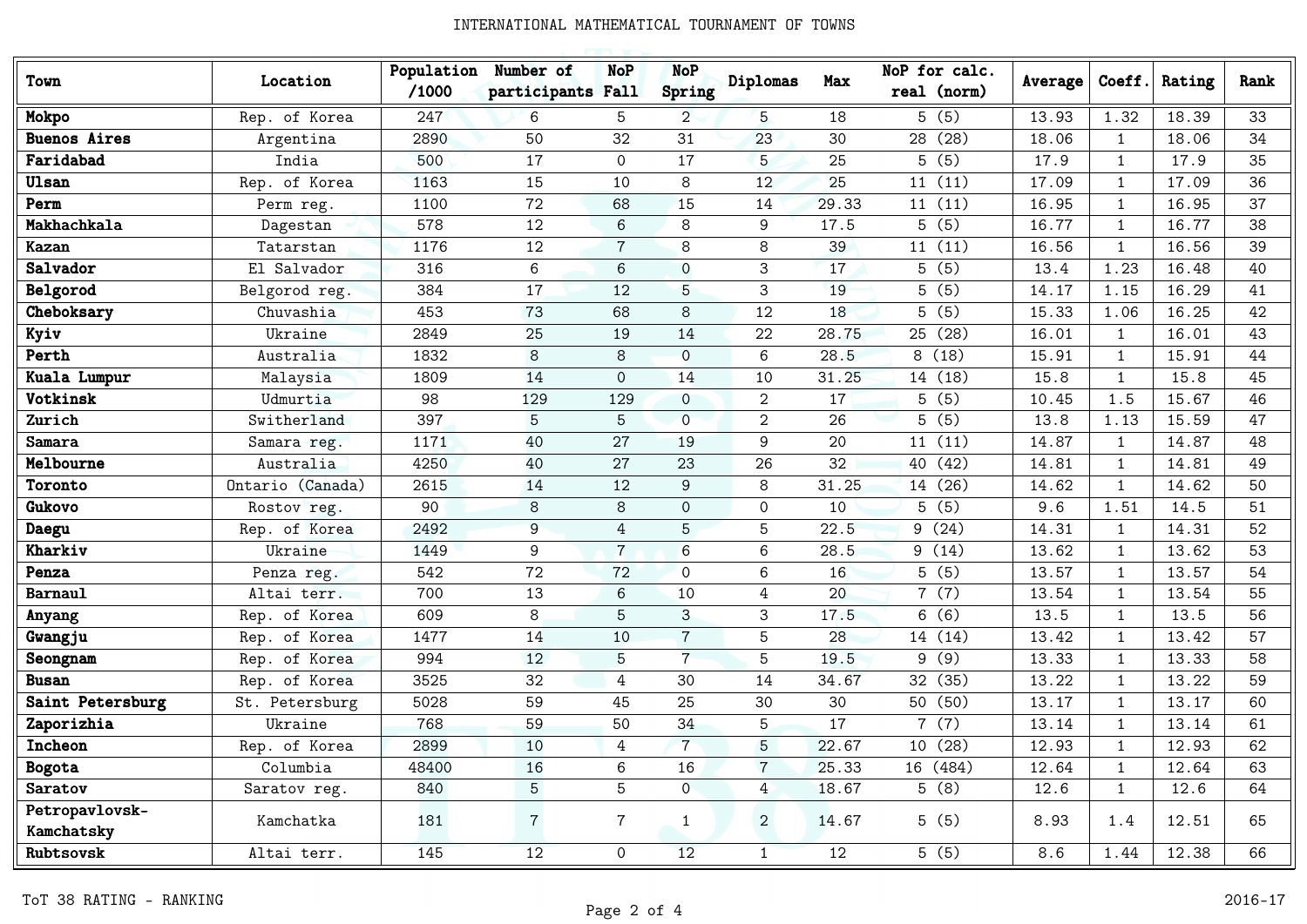| Town               | Location          | Population<br>/1000 | Number of<br>participants Fall | <b>NoP</b>     | <b>NoP</b><br>Spring | Diplomas        | Max            | NoP for calc.<br>real (norm) | Average     | Coeff.       | Rating       | Rank                     |
|--------------------|-------------------|---------------------|--------------------------------|----------------|----------------------|-----------------|----------------|------------------------------|-------------|--------------|--------------|--------------------------|
| Arkhangelsk        | Arkhangelsk reg.  | 360                 | 220                            | 220            | $\overline{0}$       | $\mathbf{1}$    | 13.33          | 5(5)                         | 10.33       | 1.18         | 12.19        | 67                       |
| Suwon              | Rep. of Korea     | 1106                | 11                             | 5              | $\overline{7}$       | $6\overline{6}$ | 21.25          | 11(11)                       | 11.73       | $\mathbf{1}$ | 11.73        | 68                       |
| Changwon           | Rep. of Korea     | 1089                | 13                             | 5              | 8                    | 6               | 18             | 10(10)                       | 11.47       | $\mathbf{1}$ | 11.47        | 69                       |
| Yongin             | Rep. of Korea     | 909                 | 11                             | 3              | 10                   | 3               | 19             | 9(9)                         | 11.33       | $\mathbf{1}$ | 11.33        | 70                       |
| Chita              | Zabaykalsky terr. | 335                 | 24                             | 23             | 16                   | $\Omega$        | 10             | 5(5)                         | 9.07        | 1.21         | 10.97        | 71                       |
| Montreal           | Quebec (Canada)   | 1650                | 6                              | 5              | $\mathbf{1}$         | $\overline{2}$  | 22             | 6(16)                        | 10.45       | $\mathbf{1}$ | 10.45        | 72                       |
| Voronezh           | Voronezh reg.     | 1023                | 60                             | 60             | $\mathbf{O}$         | 3               | 23.75          | 10(10)                       | 10.28       | $\mathbf{1}$ | 10.28        | 73                       |
| Hamburg            | Germany           | 1718                | 20                             | 13             | 13                   | $\overline{7}$  | 17.5           | 17 (17)                      | 10.24       | $\mathbf{1}$ | 10.24        | 74                       |
| <b>Seoul</b>       | Rep. of Korea     | 10117               | 57                             | 21             | 44                   | 20              | 21.25          | 57 (101)                     | 9.89        | $\mathbf{1}$ | 9.89         | 75                       |
| Kaliningrad        | Kaliningrad reg.  | 448                 | 21                             | 13             | 10                   | $\mathbf{1}$    | 12             | 5(5)                         | 8.65        | 1.06         | 9.17         | 76                       |
| Rostov-on-Don      | Rostov reg.       | 1103                | 12                             | 12             | $\mathbf{1}$         | $\overline{2}$  | 18.75          | 11(11)                       | 9.11        | $\mathbf{1}$ | 9.11         | 77                       |
| Goyang             | Rep. of Korea     | 1073                | 9                              | 3              | 6                    | 3               | 18.75          | 9(10)                        | 8.56        | $\mathbf{1}$ | 8.56         | 78                       |
| Tyumen             | Tyumen reg.       | 679                 | 12                             | 12             | $\overline{0}$       | $\overline{2}$  | 13.33          | 6(6)                         | 8           | $\mathbf{1}$ | 8            | 79                       |
| Kerman             | Iran              | 573                 | 13                             | $\overline{O}$ | 13                   | $\mathbf{1}$    | 13             | 5(5)                         | 8           | $\mathbf{1}$ | 8            | 80                       |
| Surgut             | Khanty-Mansi AO   | 400                 | 16                             | 16             | $\overline{0}$       | $\mathbf{1}$    | 13.75          | 5(5)                         | 6.78        | 1.13         | 7.67         | 81                       |
| Windsor            | Ontario (Canada)  | 210                 | 5                              | 5              | 5                    | $\Omega$        | 7.5            | 5(5)                         | 5.25        | 1.36         | 7.14         | 82                       |
| <b>Tomsk</b>       | Tomsk reg.        | 557                 | 5                              | 5              | $\Omega$             | $\mathbf{1}$    | 17.33          | $\overline{5(5)}$            | 6.43        | $\mathbf{1}$ | 6.43         | 83                       |
| Murmansk           | Murmansk reg.     | 300                 | $\overline{7}$                 | $\overline{7}$ | $\mathbf{O}$         | $\mathbf 0$     | 6.25           | 5(5)                         | 4.05        | 1.25         | 5.06         | 84                       |
| Kirovo-Chepetsk    | Kirov reg.        | 100                 | 5                              | 5              | $\mathbf{O}$         | $\mathbf 0$     | 5              | 5(5)                         | 3.13        | 1.5          | 4.7          | 85                       |
| London             | <b>UK</b>         | 8674                | 8                              | $\Omega$       | 8                    | $\mathbf{1}$    | 14.67          | 8(86)                        | 4.58        | $\mathbf{1}$ | 4.58         | 86                       |
| Tabriz             | Iran              | 2383                | 12                             | $\overline{O}$ | 12                   | $\Omega$        | $\overline{7}$ | 12 (23)                      | 4.25        | $\mathbf{1}$ | 4.25         | 87                       |
| Kurchatov          | Kursk reg.        | 49                  | 9                              | 9              | $\mathbf{O}$         | $\mathbf 0$     | 5              | 5(5)                         | 1.2         | 1.56         | 1.87         | 88                       |
| Kupino             | Novosibirsk reg.  | 20                  | 19                             | 19             | $\Omega$             | $\mathbf 0$     | $\Omega$       | 5(5)                         | $\mathbf 0$ | 1.6          | $\mathsf{O}$ | 89                       |
| Neryungri          | Sakha (Yakutiya)  | 77                  | $\mathbf{1}$                   | $\mathbf{1}$   | $\mathbf{1}$         | $\mathbf{1}$    | 18.67          | 1(5)                         | 18.67       | 1.53         | 28.57        |                          |
| Kropotkin          | Krasnodar terr.   | 80                  | 3                              | $\overline{2}$ | 3                    | $\overline{2}$  | 19             | 3(5)                         | 15.67       | 1.52         | 23.81        |                          |
| Novi Sad           | Serbia            | 280                 | $\mathbf{1}$                   | $\Omega$       | $\overline{1}$       | $\mathbf{1}$    | 17             | 1(5)                         | 17          | 1.27         | 21.59        |                          |
| Petrozavodsk       | Karelia           | 268                 | 4                              | 3              | 3                    | $\overline{2}$  | 23             | 4(5)                         | 14.19       | 1.29         | 18.3         |                          |
| Khanty-Mansiysk    | Khanty-Mansi AO   | 90                  | 3                              | $\mathsf{O}$   | 3                    | $\overline{2}$  | 15             | 3(5)                         | 11.83       | 1.51         | 17.87        |                          |
| Zagreb             | Croatia           | 792                 | $\mathbf{1}$                   | $\mathbf{1}$   | $\mathbf 0$          | $\mathbf{1}$    | 16.25          | 1(7)                         | 16.25       | $\mathbf{1}$ | 16.25        |                          |
| <b>Bremen</b>      | Germany           | 544                 | $\mathbf{1}$                   | $\mathbf{1}$   | $\mathbf{1}$         | $\mathbf{1}$    | 16             | 1(5)                         | 16          | $\mathbf{1}$ | 16           | $\overline{\phantom{0}}$ |
| Pereslavl-Zalessky | Yaroslavl reg.    | 40                  | $\overline{2}$                 | 2              | $\Omega$             | $\mathbf{1}$    | 20             | 2(5)                         | 10          | 1.57         | 15.7         |                          |
| Panama             | Panama            | 900                 | 4                              | $\overline{4}$ | $\overline{4}$       | 3               | 19.5           | 4(9)                         | 15.04       | $\mathbf{1}$ | 15.04        | $\equiv$                 |
| Cheongju           | Rep. of Korea     | 838                 | 3                              | $\overline{2}$ | $\mathbf{1}$         | $\overline{2}$  | 20             | 3(8)                         | 14.92       | $\mathbf{1}$ | 14.92        |                          |
| Yelabuga           | Tatarstan         | 67                  | $\mathbf{1}$                   | $\mathbf{1}$   | $\overline{O}$       | $\mathbf{O}$    | 9.33           | 1(5)                         | 9.33        | 1.54         | 14.37        |                          |
| Yessentuki         | Stavropol reg.    | 104                 | $\overline{2}$                 | $\overline{2}$ | $\Omega$             | $\Omega$        | 10             | 2(5)                         | 9.5         | 1.49         | 14.15        |                          |